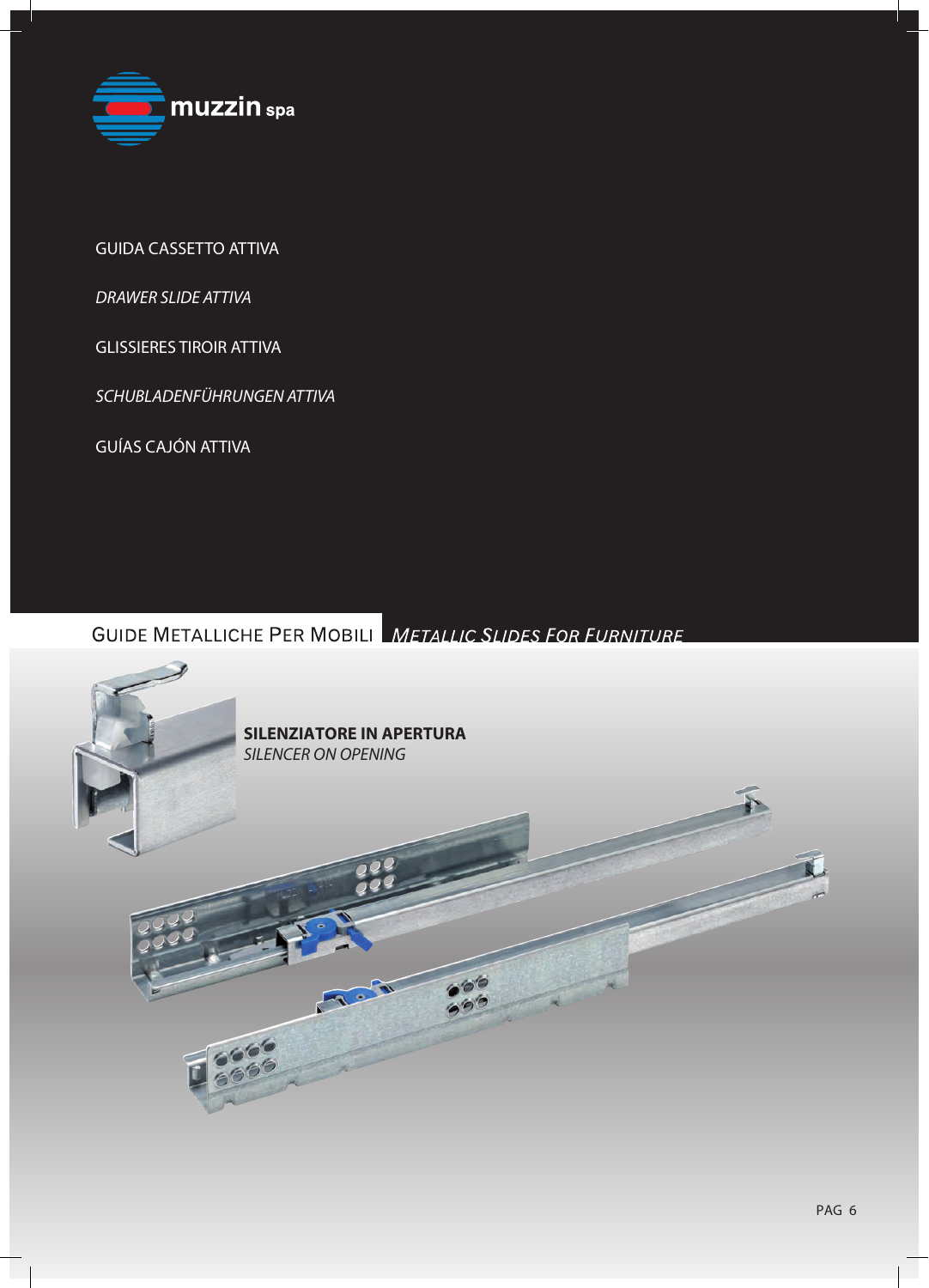

| LUNGHEZZA<br><b>GUIDE</b> | LUNGHEZZA<br>CASSETTO | PROF. MIN. CORPO<br>MOBILE IN BATTUTA | PROF. MIN. CORPO<br>MOBILE IN LUCE | <b>MANCATA</b><br><b>ESTRAZIONE</b> |
|---------------------------|-----------------------|---------------------------------------|------------------------------------|-------------------------------------|
| 260                       | 250                   | 263mm                                 | 281mm                              | 73                                  |
| 285                       | 275                   | 288mm                                 | 306mm                              | 73                                  |
| 310                       | 300                   | 313mm                                 | 331mm                              | 73                                  |
| 335                       | 325                   | 338mm                                 | 356mm                              | 73                                  |
| 360                       | 350                   | 363mm                                 | 381mm                              | 73                                  |
| 385                       | 375                   | 388mm                                 | 406mm                              | 93                                  |
| 410                       | 400                   | 413mm                                 | 431mm                              | 93                                  |
| 435                       | 425                   | 438mm                                 | 456mm                              | 93                                  |
| 460                       | 450                   | 463mm                                 | 481mm                              | 93                                  |
| 485                       | 475                   | 488mm                                 | 506mm                              | 115                                 |
| 510                       | 500                   | 513mm                                 | 531mm                              | 115                                 |



| <b>FORATURE CASSETTO</b>     |                |     |  |  |
|------------------------------|----------------|-----|--|--|
| <b>LUNGHEZZA</b><br>CASSETTO | A <sub>1</sub> | A2  |  |  |
| 250                          | 205            | 185 |  |  |
| 275                          | 220            | 200 |  |  |
| 300                          | 230            | 210 |  |  |
| 325                          | 245            | 225 |  |  |
| 350                          | 275            | 255 |  |  |
| 375                          | 285            | 265 |  |  |
| 400                          | 300            | 280 |  |  |
| 425                          | 310            | 290 |  |  |
| 450                          | 335            | 315 |  |  |
| 475                          | 350            | 330 |  |  |
| 500                          | 360            | 340 |  |  |

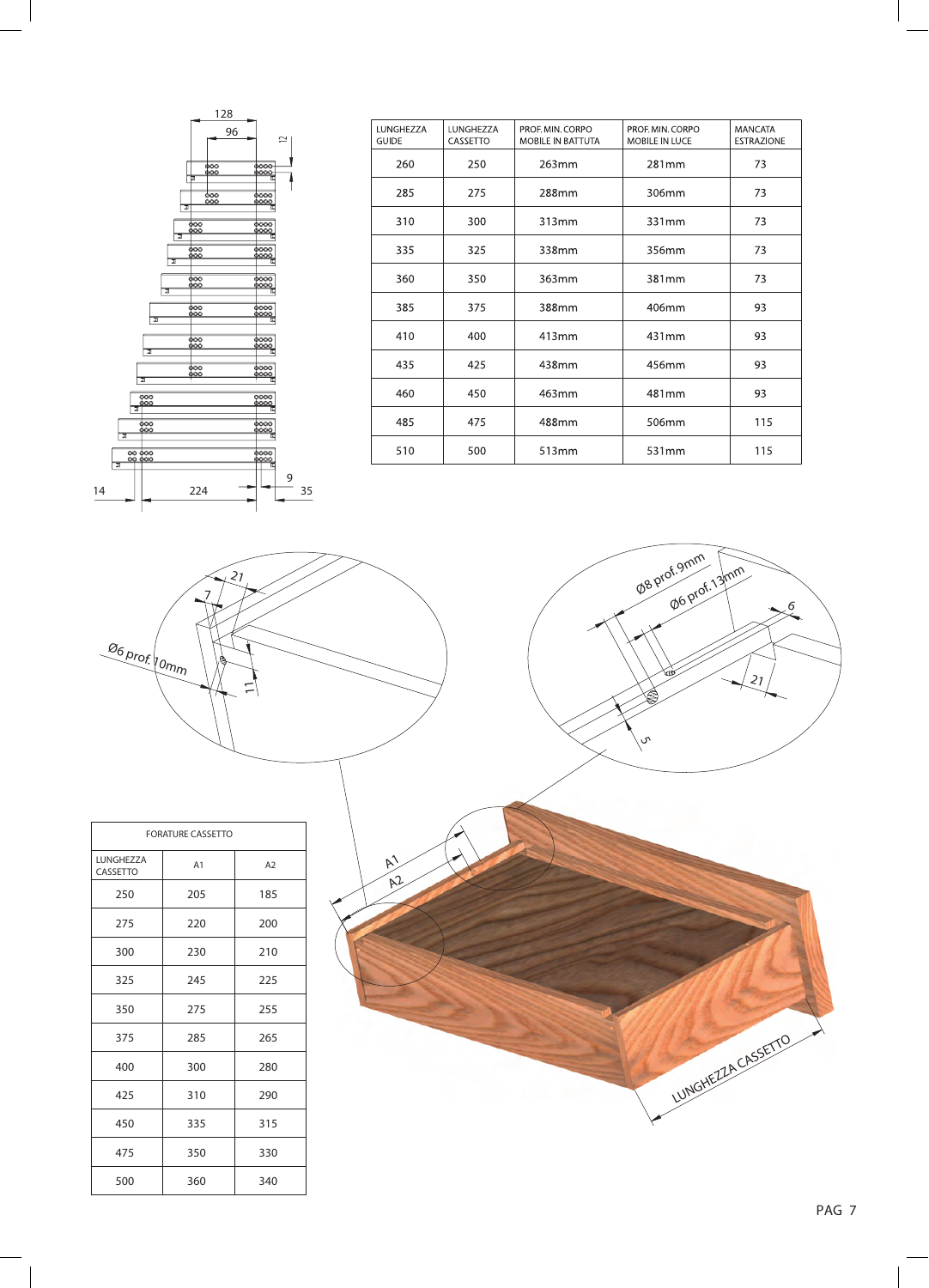## **MONTAGGIO DEL CASSETTO**  *ASSEMBLY ON THE DRAWER*  **MONTAGE DU TIROIR**  *ZUSAMMENBAU DES FACHES*  **ASAMBLEA DEL CAJÓN**





FERMO POSTERIORE DEL CASSETTO *POSTERIOR DETENTION OF THE DRAWER*  ARRÊT POSTÉRIEUR DU TIROIR *HINTERE VERZÖGERUNG DES FACHES* DETENCIÓN POSTERIOR DEL CAJÓN

BLOCCAGGIO ANTI RIBALTAMENTO (PREMERE PER BLOCCARE) *BLOCKING ANTIRIBALTAMENTO (TO PRESS IN ORDER TO BLOCK) RIBALTAMENTO ANTI-BLOCKIEREN (AUFTRAGEINDRÜCKEN UM ZU BLOCKIEREN)* BLOQUEO CONTRA DE IBALTAMENTO (CLAVAR ORDEN PARA BROQUEAR)

ELICA DI REGOLAZIONE IN ALTEZZA DEL CASSETTO *PROPPELER OF REGULATION IN HEIGHT OF THE DRAWER* HÉLICE DE RÉGULATION EN HAUTEUR DU TIROIR *PROPELLER DER REGELUNG IN DER HÖHE DES FACHES* PROPULSOR DE LA REGULACIÓN EN LA ALTURA DEL CAJÓN



FERMO POSTERIORE DEL CASSETTO A GUIDA MONTATA *POSTERIOR DETENTION OF THE DRAWER TO MOUNTED SLIDE*  ARRÊT POSTÉRIEUR DU TIROIR Á GLISSIÉRE MONTÉE *HINTERE VERZÖGERUNG DES FACHES ZU ANGEBRACHTEM FÜHRER* DETENCIÓN POSTERIOR DEL CAJON A LA GUÍA MONTADA



BLOCCAGGIO ANTI RIBALTAMENTO IN POSIZIONE DI BLOCCO *BLOCKING ANTI RIBALTAMENTO IN BLOCK POSITION*  BLOCAGE ANTI RIBALTAMENTO EN POSITION DE JE BLOQUE *RIBALTAMENTO IN BLOCK-POSITION ANTI-BLOCKIEREN*  BLOQUEO CONTRA DE RIBALTAMENTO EN LA POSICÍON DEL BLOQUE

> CASSETTO CON GUIDA MONTATA *DRAWER WITH MOUNTED SLIDE*  TIROIR AVES GLISSIÉRE MONTÉE *FACH MIT ANGE BRACHTEMFÜHRER*